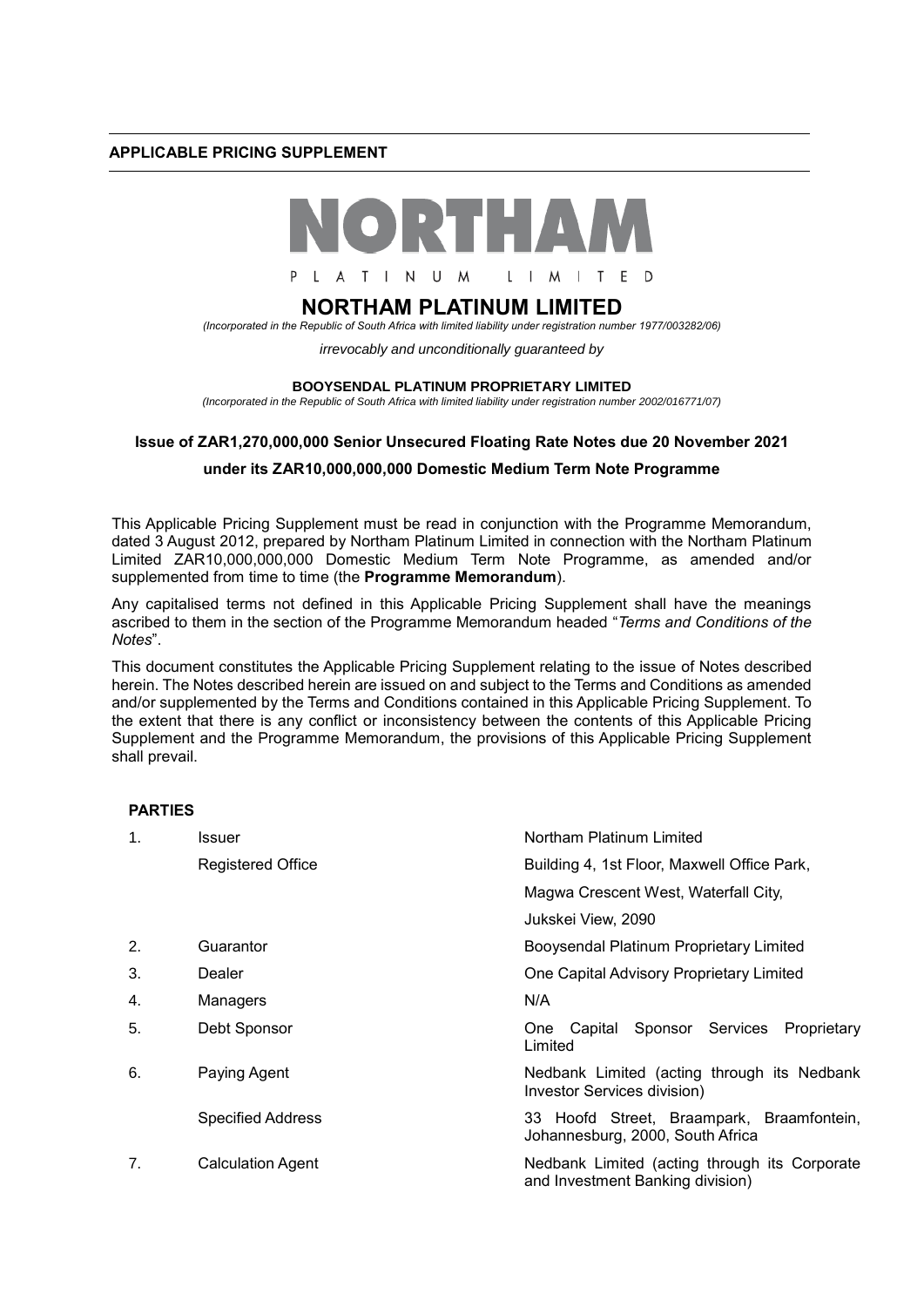|     | <b>Specified Address</b>                                                                  |                                         | 135 Rivonia Road, Sandton, 2196, South Africa                                                                                                                                                                                                                                                  |
|-----|-------------------------------------------------------------------------------------------|-----------------------------------------|------------------------------------------------------------------------------------------------------------------------------------------------------------------------------------------------------------------------------------------------------------------------------------------------|
| 8.  | <b>Transfer Agent</b>                                                                     |                                         | Nedbank Limited (acting through its Corporate<br>and Investment Banking division)                                                                                                                                                                                                              |
|     | <b>Specified Address</b>                                                                  |                                         | 135 Rivonia Road, Sandton, 2196, South Africa                                                                                                                                                                                                                                                  |
| 9.  | <b>Issuer Agent</b>                                                                       |                                         | Nedbank Limited (acting through its Corporate<br>and Investment Banking division)                                                                                                                                                                                                              |
|     | <b>Specified Address</b>                                                                  |                                         | 135 Rivonia Road, Sandton, 2196, South Africa                                                                                                                                                                                                                                                  |
| 10. | Settlement Agent                                                                          |                                         | Nedbank Limited (acting through its Corporate<br>and Investment Banking division)                                                                                                                                                                                                              |
|     | <b>Specified Address</b>                                                                  |                                         | 135 Rivonia Road, Sandton, 2196, South Africa                                                                                                                                                                                                                                                  |
|     |                                                                                           | <b>PROVISIONS RELATING TO THE NOTES</b> |                                                                                                                                                                                                                                                                                                |
| 11. | <b>Status of Notes</b>                                                                    |                                         | <b>Senior Unsecured</b>                                                                                                                                                                                                                                                                        |
| 12. | <b>Series Number</b>                                                                      |                                         | 14                                                                                                                                                                                                                                                                                             |
| 13. | <b>Tranche Number</b>                                                                     |                                         | $\overline{2}$                                                                                                                                                                                                                                                                                 |
| 14. |                                                                                           | Aggregate Nominal Amount                |                                                                                                                                                                                                                                                                                                |
|     | (a)                                                                                       | Series                                  | ZAR2,620,000,000                                                                                                                                                                                                                                                                               |
|     | (b)                                                                                       | Tranche                                 | ZAR1,270,000,000                                                                                                                                                                                                                                                                               |
| 15. | Interest                                                                                  |                                         | Interest-bearing                                                                                                                                                                                                                                                                               |
| 16. |                                                                                           | <b>Interest Payment Basis</b>           | <b>Floating Rate</b>                                                                                                                                                                                                                                                                           |
| 17. | Automatic/Optional Conversion from one<br>Interest/Redemption/Payment Basis to<br>another |                                         | N/A                                                                                                                                                                                                                                                                                            |
| 18. | Form of Notes                                                                             |                                         | The Notes in this Tranche are listed Notes issued<br>in uncertificated form and held by the CSD                                                                                                                                                                                                |
| 19. | <b>Issue Date</b>                                                                         |                                         | 03 April 2020                                                                                                                                                                                                                                                                                  |
| 20. |                                                                                           | Nominal Amount per Note                 | ZAR1,000,000                                                                                                                                                                                                                                                                                   |
| 21. |                                                                                           | <b>Specified Denomination</b>           | ZAR1,000,000                                                                                                                                                                                                                                                                                   |
| 22. | Specified Currency                                                                        |                                         | ZAR                                                                                                                                                                                                                                                                                            |
| 23. | <b>Issue Price</b>                                                                        |                                         | 101.066164 percent                                                                                                                                                                                                                                                                             |
| 24. | Interest Commencement Date                                                                |                                         | 20 February 2020                                                                                                                                                                                                                                                                               |
| 25. | <b>Maturity Date</b>                                                                      |                                         | 20 November 2021                                                                                                                                                                                                                                                                               |
| 26. | Applicable Business Day Convention                                                        |                                         | <b>Following Business Day</b>                                                                                                                                                                                                                                                                  |
| 27. | <b>Final Redemption Amount</b>                                                            |                                         | 100% of Nominal Amount                                                                                                                                                                                                                                                                         |
| 28. | Last Day to Register                                                                      |                                         | By 17h00 on 9 February, 9 May, 9 August and<br>9 November of each year until the Maturity Date<br>or if such day is not a Business Day, the Business<br>Day before each Books Closed Period                                                                                                    |
| 29. | <b>Books Closed Period</b>                                                                |                                         | The Register will be closed from 10 February to<br>19 February, 10 May to 19 May, 10 August to<br>19 August and 10 November to 19 November of<br>each year until the Maturity Date (all dates<br>inclusive), or if any early redemption occurs, 10<br>Days prior to the actual Redemption Date |
| 30. | Default Rate                                                                              |                                         | 2%                                                                                                                                                                                                                                                                                             |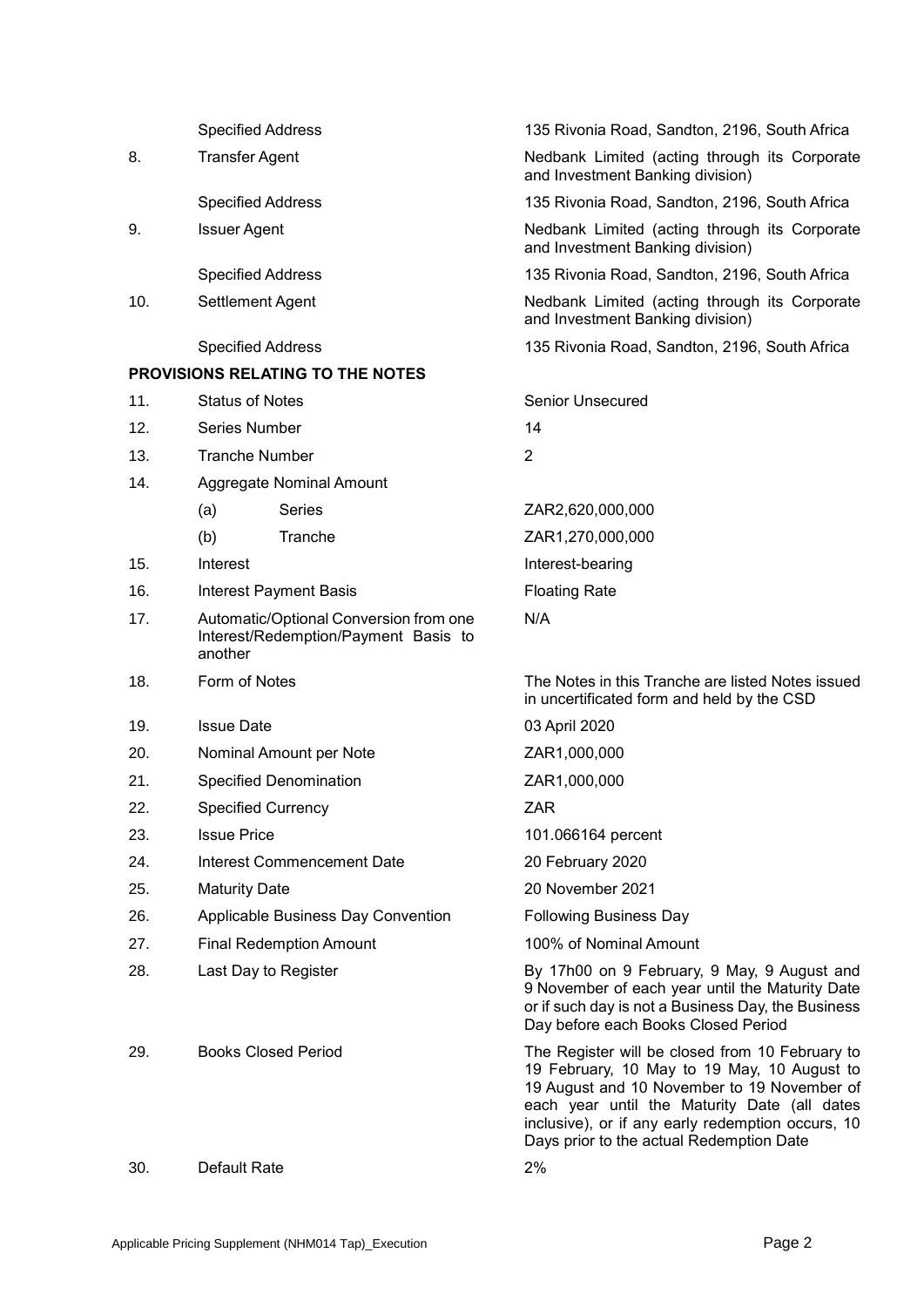# **FIXED RATE NOTES** N/A

## **FLOATING RATE NOTES**

| 31. | (a)    | Floating<br>Interest<br>Payment<br>Date(s)                                                                                        | 20 February, 20 May, 20 August and<br>20 November of each year until the Maturity<br>Date, or, if such day is not a Business Day, the<br>Business Day on which interest will be paid, as<br>determined in accordance with the Applicable<br>Business Day Convention with the first<br>Floating Interest Payment Date being 20 May<br>2020, or, if such day is not a Business Day, the<br>Business Day on which interest will be paid, as<br>determined in accordance with the Applicable<br>Business Day Convention (as specified in this<br>Applicable Pricing Supplement) |
|-----|--------|-----------------------------------------------------------------------------------------------------------------------------------|-----------------------------------------------------------------------------------------------------------------------------------------------------------------------------------------------------------------------------------------------------------------------------------------------------------------------------------------------------------------------------------------------------------------------------------------------------------------------------------------------------------------------------------------------------------------------------|
|     | (b)    | Interest Period(s)                                                                                                                | Each period from, and including, the applicable<br>Floating Interest Payment Date and ending on,<br>but excluding, the following Floating Interest<br>Payment Date, the first Interest Period<br>commences on the Interest Commencement<br>Date and ends on (but excludes) the first<br>Floating Interest Payment Date (each Floating<br>Interest Payment Date is<br>adjusted in<br>accordance with the Applicable Business Day<br>Convention as specified in this Applicable<br><b>Pricing Supplement)</b>                                                                 |
|     | (c)    | Definition of Business Day (if<br>different from that set out in<br>Condition 1) (Interpretation)                                 | N/A                                                                                                                                                                                                                                                                                                                                                                                                                                                                                                                                                                         |
|     | (d)    | Minimum Rate of Interest                                                                                                          | N/A                                                                                                                                                                                                                                                                                                                                                                                                                                                                                                                                                                         |
|     | (e)    | Maximum Rate of Interest                                                                                                          | N/A                                                                                                                                                                                                                                                                                                                                                                                                                                                                                                                                                                         |
|     | (f)    | Day Count Fraction                                                                                                                | Actual/365                                                                                                                                                                                                                                                                                                                                                                                                                                                                                                                                                                  |
|     | (g)    | Other terms relating<br>to the<br>method of calculating interest<br>Count<br>(e.g.:<br>Day<br>Fraction,<br>rounding up provision) | N/A                                                                                                                                                                                                                                                                                                                                                                                                                                                                                                                                                                         |
| 32. |        | Manner in which the Rate of Interest is to<br>be determined                                                                       | Screen Rate Determination (Reference Rate<br>plus Margin)                                                                                                                                                                                                                                                                                                                                                                                                                                                                                                                   |
| 33. | Margin |                                                                                                                                   | 2.5% per annum to be added to the Reference<br>Rate                                                                                                                                                                                                                                                                                                                                                                                                                                                                                                                         |
| 34. |        | If ISDA Determination                                                                                                             | N/A                                                                                                                                                                                                                                                                                                                                                                                                                                                                                                                                                                         |
| 35. |        | If Screen Rate Determination                                                                                                      |                                                                                                                                                                                                                                                                                                                                                                                                                                                                                                                                                                             |
|     | (a)    | Reference<br>Rate<br>(including<br>relevant period by reference to<br>which the Rate of Interest is to be<br>calculated)          | 3 month ZAR-JIBAR                                                                                                                                                                                                                                                                                                                                                                                                                                                                                                                                                           |
|     | (b)    | Interest<br>Determination<br>Rate<br>Date(s)                                                                                      | February, 20 May, 20 August and<br>20<br>20 November (or the first Business Day of<br>each Interest Period) of each year until the                                                                                                                                                                                                                                                                                                                                                                                                                                          |

Maturity Date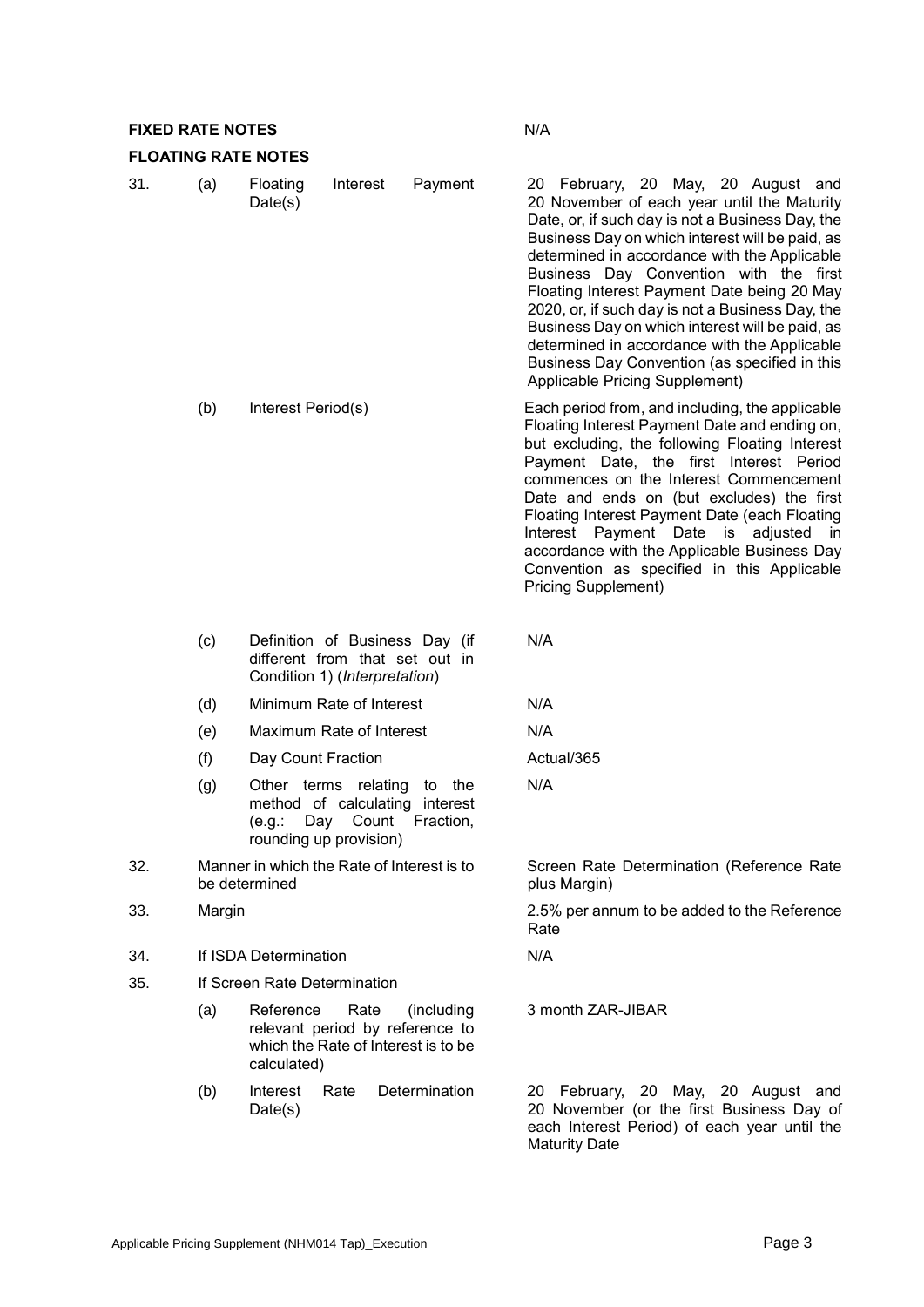|                    | (c)<br>Relevant Screen<br>Page<br>and<br>Reference Code                                                                                                                                                                       | ZAR-JIBAR-SAFEX                                                                   |
|--------------------|-------------------------------------------------------------------------------------------------------------------------------------------------------------------------------------------------------------------------------|-----------------------------------------------------------------------------------|
| 36.                | If Rate of Interest to be calculated<br>otherwise than by ISDA Determination or<br>Screen Rate Determination, insert basis<br>for determining Rate of Interest/Margin/<br>Fallback provisions                                 | N/A                                                                               |
| 37.                | Calculation<br>Agent<br>responsible<br>for<br>calculating amount of principal<br>and<br>interest                                                                                                                              | Nedbank Limited (acting through its Corporate<br>and Investment Banking division) |
|                    | <b>ZERO COUPON NOTES</b>                                                                                                                                                                                                      | N/A                                                                               |
|                    | <b>PARTLY PAID NOTES</b>                                                                                                                                                                                                      | N/A                                                                               |
|                    | <b>INSTALMENT NOTES</b>                                                                                                                                                                                                       | N/A                                                                               |
|                    | <b>MIXED RATE NOTES</b>                                                                                                                                                                                                       | N/A                                                                               |
|                    | <b>INDEX-LINKED NOTES</b>                                                                                                                                                                                                     | N/A                                                                               |
|                    | <b>DUAL CURRENCY NOTES</b>                                                                                                                                                                                                    | N/A                                                                               |
|                    | <b>EXCHANGEABLE NOTES</b>                                                                                                                                                                                                     | N/A                                                                               |
| <b>OTHER NOTES</b> |                                                                                                                                                                                                                               | N/A                                                                               |
|                    | PROVISIONS REGARDING REDEMPTION/MATURITY                                                                                                                                                                                      |                                                                                   |
| 38.                | Redemption at the Option of the Issuer<br>pursuant to Condition 10.3 (Redemption<br>at the Option of the Issuer)                                                                                                              | No.                                                                               |
| 39.                | Redemption at the Option of the Senior<br>Noteholders pursuant to Condition 10.4<br>(Redemption at the Option of the Senior<br>Noteholders)                                                                                   | No                                                                                |
| 40.                | Redemption in the event of a Change of<br>Control at the election of Noteholders<br>pursuant to Condition 10.5 (Redemption<br>in the event of a Change of Control) or<br>any other terms applicable to a Change<br>of Control | Yes                                                                               |
| 41.                | Early Redemption Amount(s) payable on<br>redemption for taxation reasons or on<br>Event of Default (if required)                                                                                                              | <b>No</b>                                                                         |
| <b>GENERAL</b>     |                                                                                                                                                                                                                               |                                                                                   |
| 42.                | <b>Financial Exchange</b>                                                                                                                                                                                                     | Interest Rate Market of the JSE Limited                                           |
| 43.                | Additional selling restrictions                                                                                                                                                                                               | N/A                                                                               |
| 44.                | International Securities<br>Identification<br>Numbering (ISIN)                                                                                                                                                                | ZAG000163650                                                                      |
| 45.                | <b>Stock Code</b>                                                                                                                                                                                                             | NHM014                                                                            |
| 46.                | Stabilising manager                                                                                                                                                                                                           | N/A                                                                               |
| 47.                | Provisions relating to stabilisation                                                                                                                                                                                          | N/A                                                                               |
| 48.                | Method of distribution                                                                                                                                                                                                        | <b>Private Placement</b>                                                          |
| 49.                | Credit Rating assigned to the Issuer                                                                                                                                                                                          | Long Term: A-(za), Short Term: A2(za); issue date<br>24 October 2019              |
| 50.                | <b>Applicable Rating Agency</b>                                                                                                                                                                                               | Global Credit Rating Co. Proprietary Limited                                      |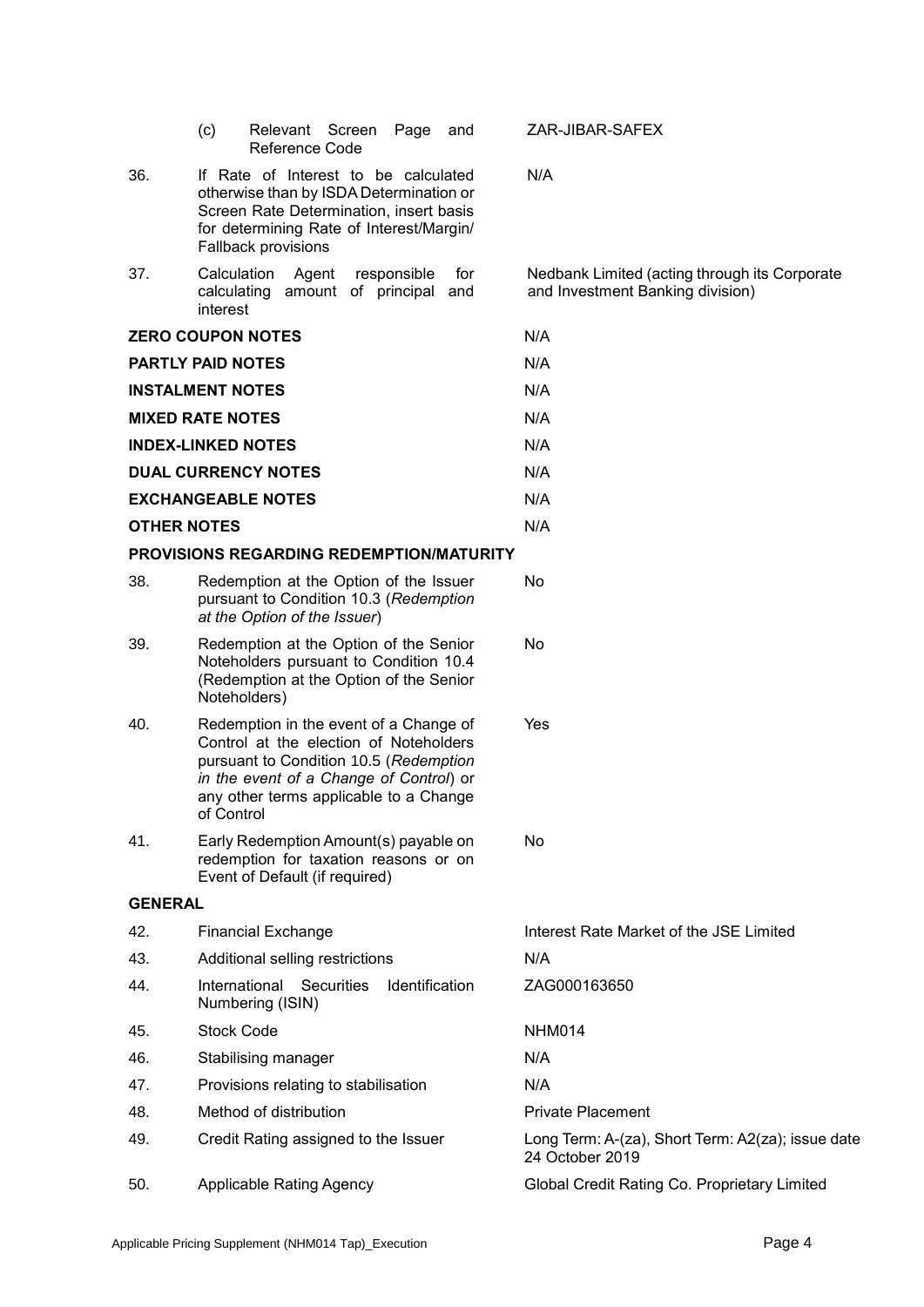- 51. Governing law (if the laws of South Africa are not applicable)
- 

52. Other provisions See Appendix "A" for Additional Terms and Conditions relating to the Notes, Appendix "B" for the Terms and Conditions of the Guarantee, Appendix "C" for Documents Incorporated by Reference and Appendix "D" for Description of the **Guarantor** 

## **DISCLOSURE REQUIREMENTS IN TERMS OF PARAGRAPH 3(5) OF THE COMMERCIAL PAPER REGULATIONS IN RELATION TO THIS ISSUE OF NOTES**

## 53. Paragraph 3(5)(a)

The "*ultimate borrower*" (as defined in the Commercial Paper Regulations) is the Issuer.

### 54. Paragraph 3(5)(b)

The Issuer is a going concern and can in all circumstances be reasonably expected to meet its commitments under the Notes.

N/A

### 55. Paragraph 3(5)(c)

The auditor of the Issuer is Ernst & Young Incorporated.

#### 56. Paragraph 3(5)(d)

As at the date of this issue:

- (i) the Issuer has issued ZAR5,445,000,000 (inclusive of this issue of Notes) in Commercial Paper (as defined in the Commercial Paper Regulations); and
- (ii) the Issuer estimates that it may issue ZAR250,000,000 (exclusive of this issue of Notes) additional Commercial Paper during the remainder of the current financial year, ending 30 June 2020.

# 57. Paragraph 3(5)(e)

All information that may reasonably be necessary to enable the investor to ascertain the nature of the financial and commercial risk of its investment in the Notes is contained in the Programme Memorandum and the Applicable Pricing Supplement.

### 58. Paragraph 3(5)(f)

The Issuer acknowledges the advent of COVID-19 and the uncertainty this introduces to our operations, global markets and the platinum group metals industry. However, as at the date of this Applicable Pricing Supplement, there has been no material adverse change in the Issuer's financial position since the date of its last audited financial statements.

# 59. Paragraph 3(5)(g)

The Notes issued will be listed.

## 60. Paragraph 3(5)(h)

The funds to be raised through the issue of the Notes are to be used by the Issuer for its general corporate purposes.

# 61. Paragraph 3(5)(i)

The obligations of the Issuer in respect of the Notes are unsecured, but guaranteed by the Guarantor.

### 62. Paragraph  $3(5)(i)$

Ernst & Young Incorporated, the statutory auditors of the Issuer, have confirmed that nothing has come to their attention to indicate that this issue of Notes issued under the Programme does not comply in all material respects with the relevant provisions of the Commercial Paper Regulations.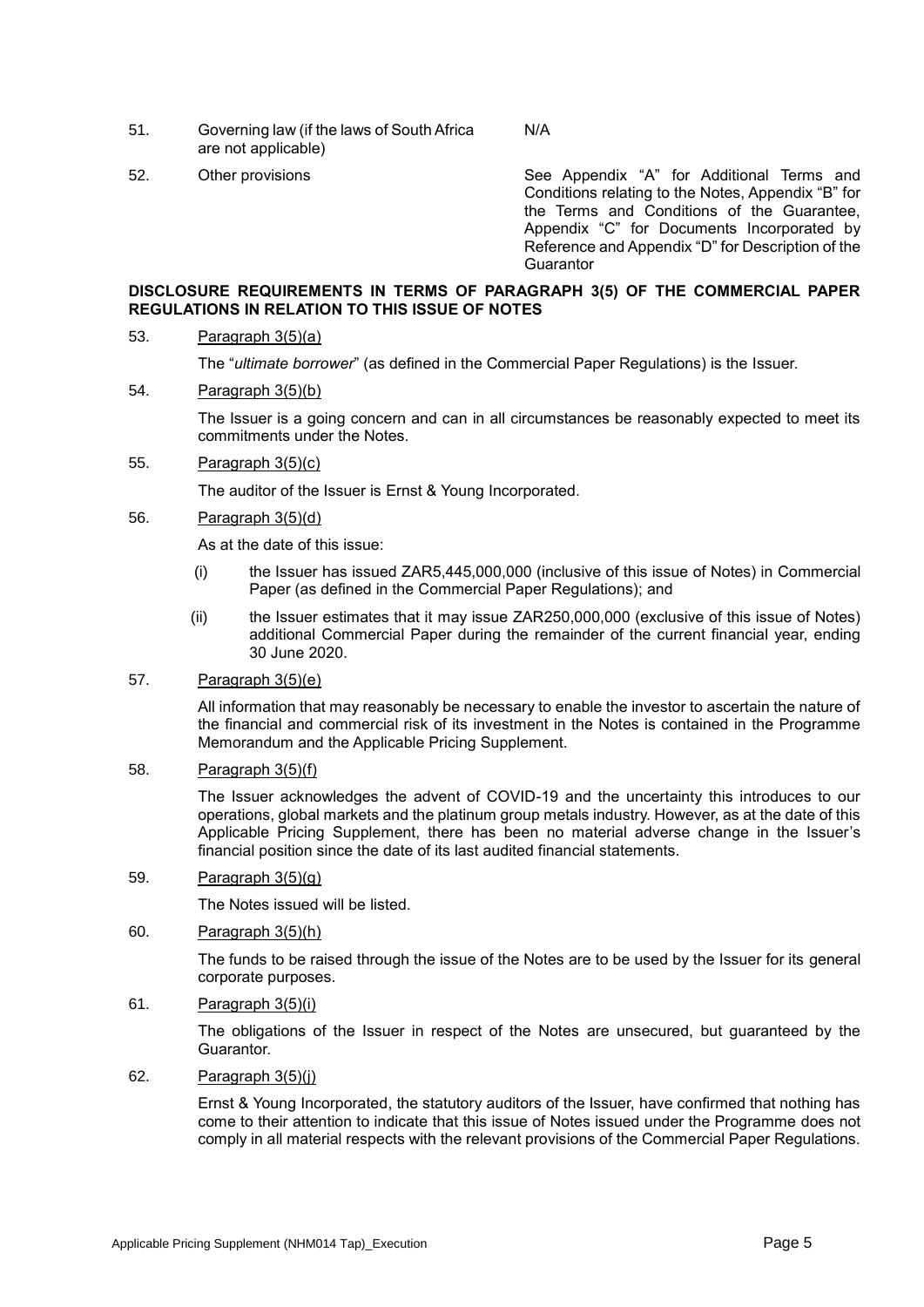### **Responsibility:**

The Issuer certifies that to the best of its knowledge and belief there are no facts that have been omitted from the Programme Memorandum or this Applicable Pricing Supplement which would make any statement false or misleading and that all reasonable enquiries to ascertain such facts have been made as well as that the Programme Memorandum together with this Applicable Pricing Supplement, contains all information required by law and the Debt Listings Requirements of the JSE. The Issuer accepts full responsibility for the accuracy of the information contained in the Programme Memorandum, this Applicable Pricing Supplement, the integrated reports, which include the annual financial statements of the Issuer and any amendments or supplements to the aforementioned documents, except as otherwise stated therein.

The JSE takes no responsibility for the contents of the Programme Memorandum read with this Applicable Pricing Supplement, the integrated reports, which include the annual financial statements of the Issuer, and any amendments or supplements to the aforementioned documents. The JSE makes no representation as to the accuracy or completeness of the Programme Memorandum read with this Applicable Pricing Supplement, the integrated reports, which include the annual financial statements of the Issuer and any amendments or supplements to the aforementioned documents and expressly disclaims any liability for any loss arising from or in reliance upon the whole or any part of the aforementioned documents. The JSE's approval of the registration of the Programme Memorandum and listing of the Notes is not to be taken in any way as an indication of the merits of the Issuer or of the Notes and that, to the extent permitted by law, the JSE will not be liable for any claim whatsoever.

As at the date of this Applicable Pricing Supplement, the Issuer confirms that the authorised Programme Amount of ZAR10,000,000,000 has not been exceeded.

Application is hereby made to list this issue of Notes on 03 April 2020.

**SIGNED** at Johannesburg on this \_\_\_\_ day of \_\_\_\_\_\_\_\_\_\_\_ 2020.

For and on behalf of **NORTHAM PLATINUM LIMITED**

Name: Name: Capacity: Capacity:

Who warrants his/her authority hereto Who warrants his/her authority hereto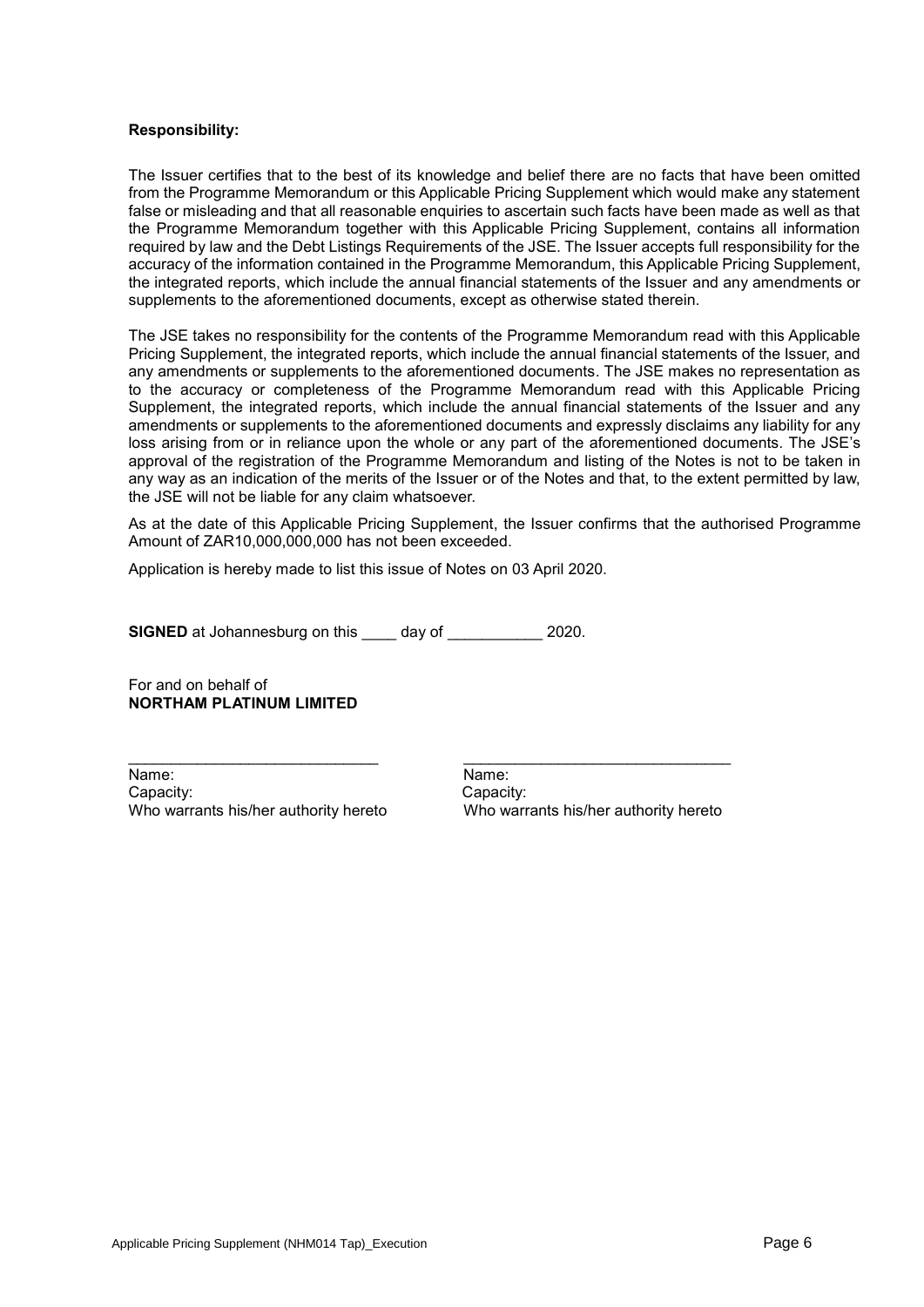# **ADDITIONAL TERMS AND CONDITIONS OF THE NOTES**

*The following are additional Terms and Conditions (the Additional Terms and Conditions) in respect of the ZAR1,270,000,000 Senior Unsecured Floating Rate Notes due 20 November 2021 (NHM014), (Tranche 2 of Series 14) (the Notes) which will be incorporated by reference into each Note of this Tranche.* 

*In addition to the below, all references in the Programme Memorandum to Senior Notes shall be deemed to be references to the Notes.*

## 1. **Guarantee**

- 1.1 In accordance with the terms and conditions of the Guarantee attached as Appendix "B" (the **Guarantee**), the Guarantor has unconditionally and irrevocably guaranteed to the Noteholders the due and punctual payment by the Issuer of all amounts owing by the Issuer in respect of the Notes issued pursuant to this Applicable Pricing Supplement.
- *1.2* The Guarantor is required to make any payment under the Guarantee by no later than 3 (three) Business Days after receipt of a written demand under and in terms of the Guarantee. All payments under the Guarantee will *pro tanto* discharge the Issuer of its corresponding obligations to the Noteholders under the Notes.
- 1.3 The Guarantee will be deposited with, and held by Nedbank Limited (acting through its Corporate and Investment Banking division) (the **Transfer Agent**) until the later of the date on which all the obligations of the Issuer and the Guarantor under or in respect of these Notes have been discharged in full.
- 1.4 Each Noteholder shall be entitled to require the Transfer Agent to produce the original of the Guarantee on request and further shall be entitled to require the Transfer Agent, which shall be obliged, to provide a copy of the Guarantee to that Noteholder on request. In holding the Guarantee, the Transfer Agent does not act in any fiduciary or similar capacity for the Noteholders and it has not accepted any liability, duty or responsibility to Noteholders in this regard.

# 2. **Events of Default**

- 2.1 The Events of Default contained in Terms and Conditions 16.1.1.4 (*Cross Default*), 16.1.1.5 (*Authorisation and Consents*), 16.1.1.6 (*Insolvency etc.*), 16.1.1.7 (*Winding-up etc*), and 16.1.1.8 (*Enforcement Proceedings*) shall, *mutatis mutandis*, be applicable to the Guarantor.
- 2.2 Condition 16.1 (*Senior Notes*) is amended by including the following additional Events of Default in terms of Condition 16.1.1.9 (*Other*):

### **Guarantee**

(a) if the Guarantee is not in full force and effect on or after the Issue Date of the Notes and such failure has continued for more than 30 (thirty) Days following the service on the Guarantor and the Issuer of a written notice by any of the Senior Noteholders requiring that failure to be remedied.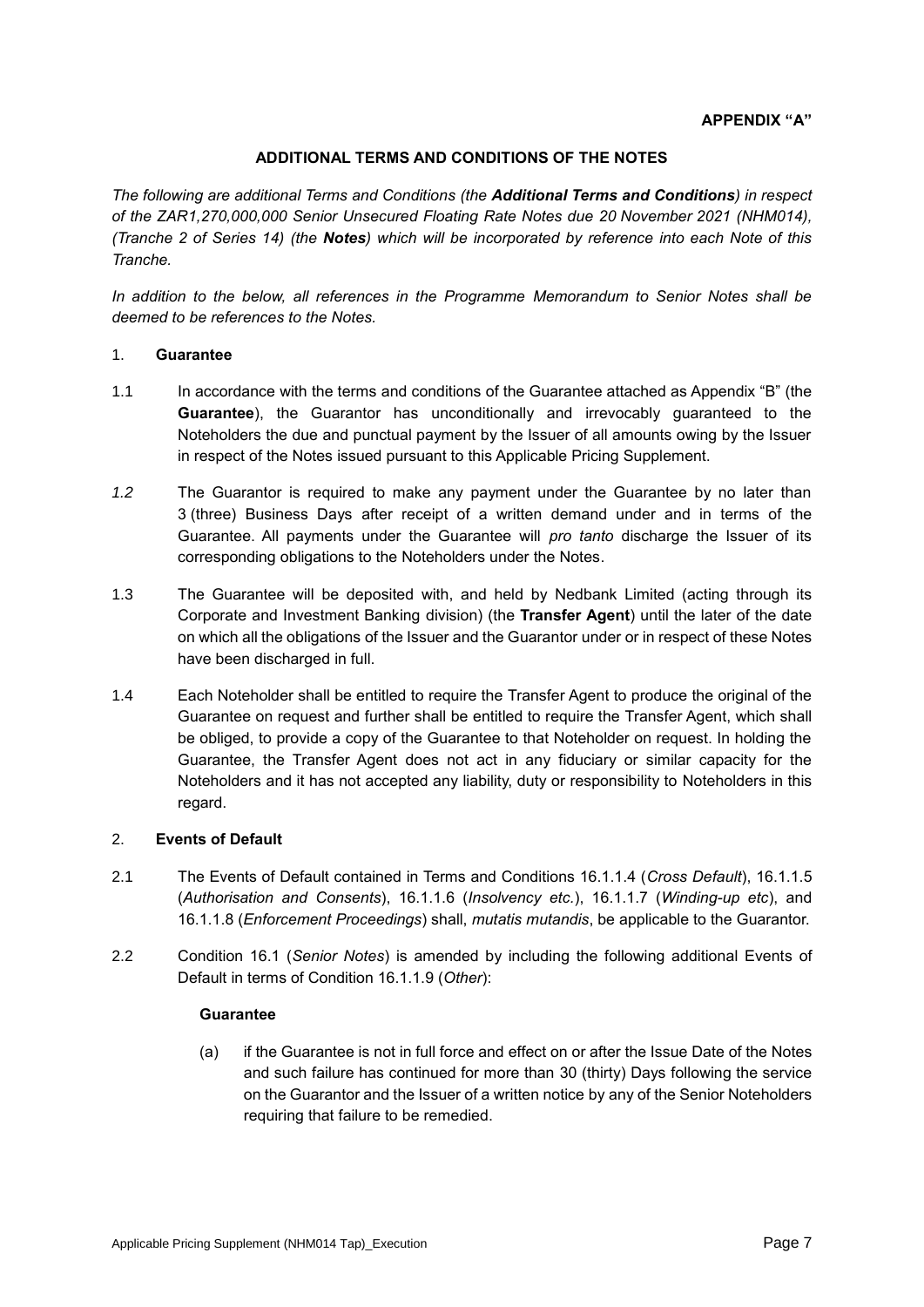(b) If the Guarantor fails to perform or observe the negative pledge pursuant to clause 5 of the Guarantee and such failure continues for a period of 21 (twenty one) Days following the service on the Guarantor of a written notice by any of the Senior Noteholders requiring that failure to be remedied.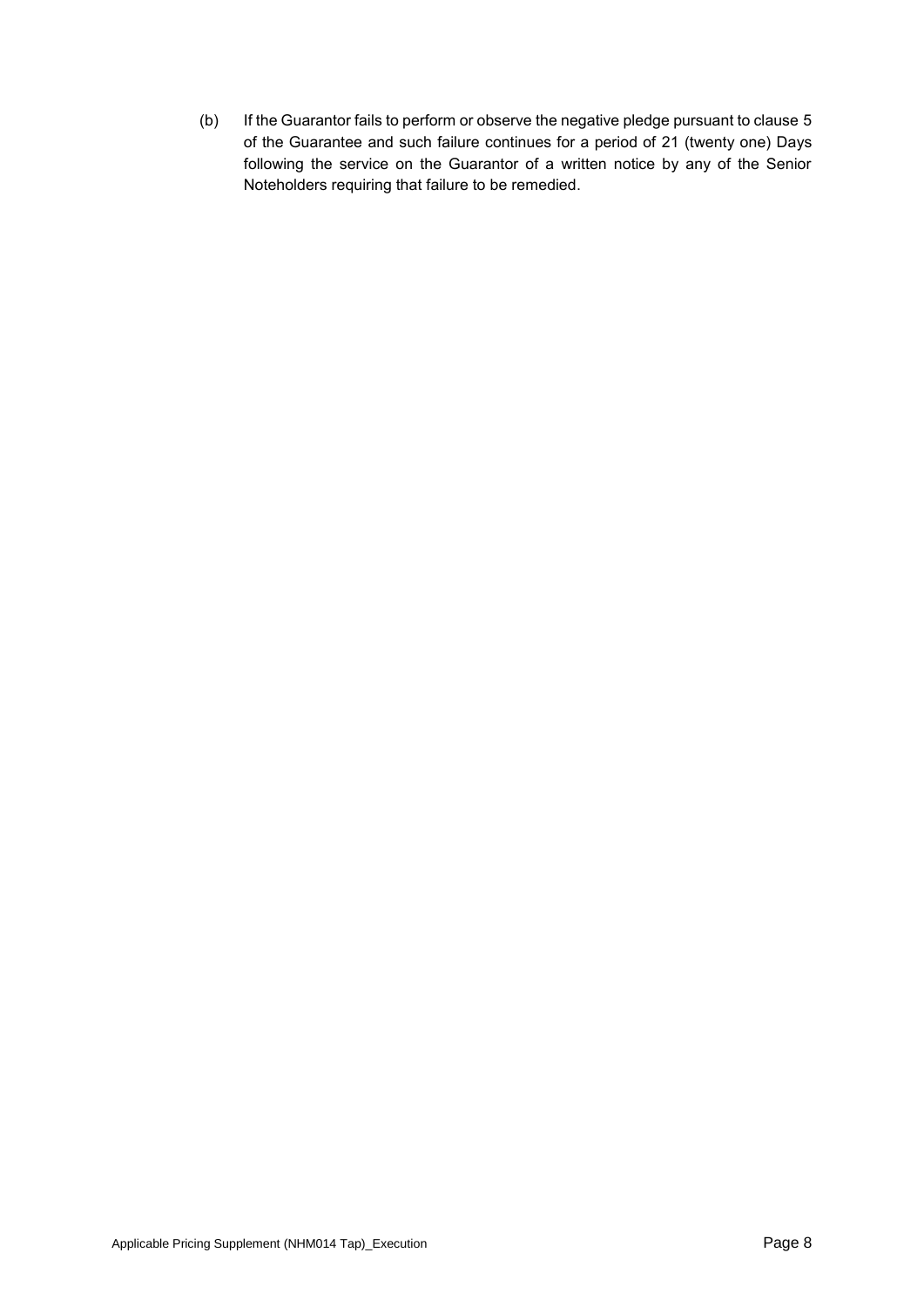**APPENDIX "B"**

# **GUARANTEE**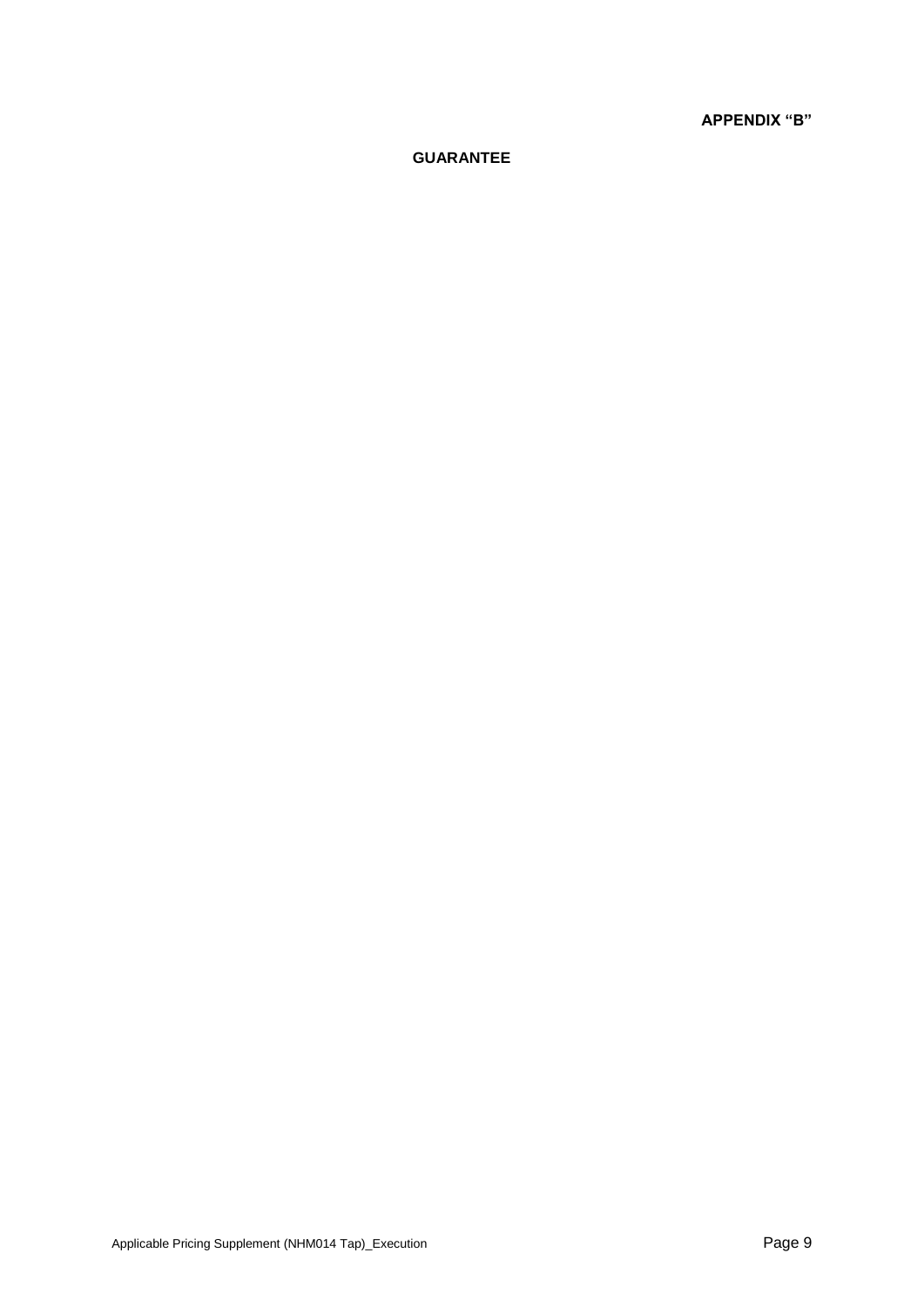## **GENERAL**

## 1. **Documents Incorporated by Reference**

*Capitalised terms used in this section headed "Documents Incorporated by Reference" shall bear the same meanings as used in the Terms and Conditions and this Applicable Pricing Supplement, except to the extent that they are separately defined in this section or this is clearly inappropriate from the context.*

- 1.1 In addition to the documents incorporated by reference into the Programme Memorandum (see section of the Programme Memorandum headed "*Documents Incorporated by Reference*"), the audited annual financial statements, and notes thereto, of the Guarantor for the three financial years ended 30 June 2017, 2018 and 2019 and the audited annual financial statements, and notes thereto, of the Guarantor in respect of further financial years, as and when such audited financial statements become available, shall be deemed to be incorporated in, and form part of, this Applicable Pricing Supplement.
- 1.2 The Guarantor will, for as long as any of the Notes remain Outstanding, provide at the registered office of the Issuer as set out in this Applicable Pricing Supplement, without charge, to any Person, upon request of such Person, a copy of all of the documents which are incorporated herein by reference, unless such documents have been modified or superseded, in which case the modified or superseding documentation will be provided. Requests for such documents should be directed to the chief financial officer of the Issuer in writing at the Issuer's registered office as set out in this Applicable Pricing Supplement. In addition, the constitutive documents of the Guarantor will be available at the registered office of the Issuer as set out in this Applicable Pricing Supplement upon written request addressed to the company secretary of the Issuer.